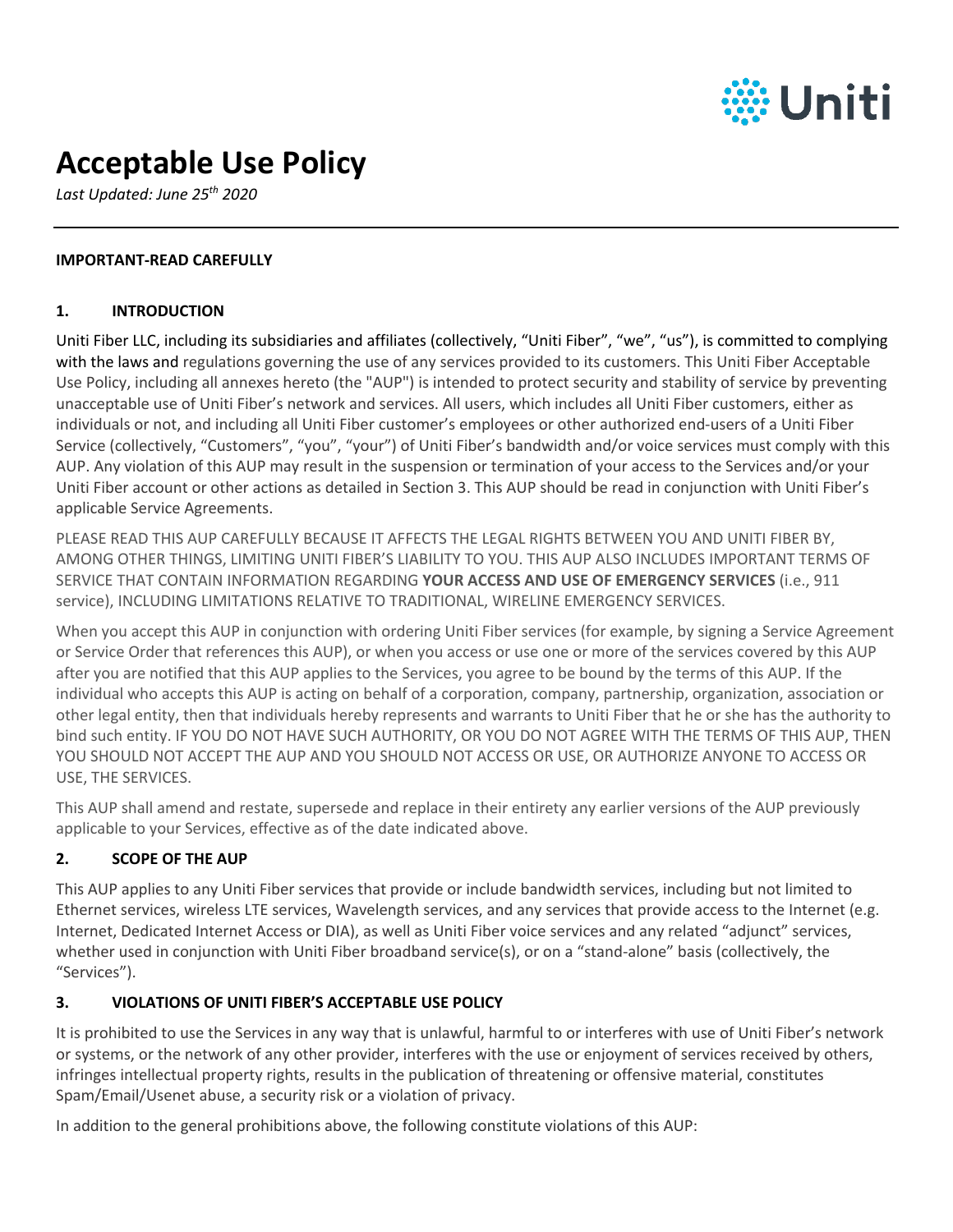**a. Illegal use.** Using the Services to transmit any material (by email, uploading, posting, or otherwise) that, intentionally or unintentionally, violates any applicable local, state, national or international law, or any rules or regulations promulgated thereunder. In addition, the Services shall not be used in connection with any criminal, civil or administrative violation of any applicable local, state, provincial, federal, national or international law, treaty, court order, ordinance, regulation or administrative rule.

**b. Harm to minors.** Using the Services to harm, or attempt to harm, minors in any way, including publishing, posting uploading, downloading, sending, receiving, copying or otherwise distributing or storing child pornography.

**c. Threats.** Using the Services to transmit any material (by email, uploading, posting, or otherwise) that threatens or encourages bodily harm or destruction of property.

**d. Harassment.** Using the Services to transmit any material (by email, uploading, posting, or otherwise) that harasses another, including to host, post, transmit, or re-transmit any content or material that threatens the health or safety of others.

**e. Fraudulent activity.** Using the Services to make fraudulent offers to sell or buy products, items, or services or to advance any type of financial scam such as "pyramid schemes," "Ponzi schemes," and "chain letters."

**f. Forgery or impersonation.** Adding, removing or modifying identifying SS7 information (including telephone number or subscriber information used for caller ID) or network header information in an effort to deceive or mislead. Attempting to impersonate any person by using forged headers or other identifying information is prohibited. The use of anonymous remailers or nicknames does not constitute impersonation. Using deliberately misleading headers ("munging" headers) in news postings in order to avoid spam email address collectors is allowed.

**g. Unsolicited commercial email/Unsolicited bulk email/Unsolicited fax/Unsolicited text message.** Using the Services in violation of the CAN-SPAM Act of 2003, the Telephone Consumer Protection Act, the Do-Not-Call Implementation Act, or any other similar applicable law, regulation, or rule, including to transmit any unsolicited commercial email or unsolicited bulk email. Activities that have the effect of facilitating unsolicited commercial email or unsolicited bulk email whether or not that email is commercial in nature, are also prohibited. The use of the Service to provision unsolicited facsimile messages or unsolicited text messages in violation of local, state or federal law or regulation is likewise prohibited.

**h. Unauthorized access.** Using the Services to access, or to attempt to access, the accounts of others, or to penetrate, or attempt to penetrate, security measures of Uniti Fiber's or another entity's computer software or hardware, electronic communications system, or telecommunications system, whether or not the intrusion results in the corruption or loss of data.

**i. Copyright or trademark infringement.** Using the Services to publish, submit, receive, upload, download, post, copy or otherwise reproduce, transmit, re-transmit, distribute or store any content/material that infringes, misappropriates or otherwise violates any copyright, trademark, patent, trade secret, right of privacy, right of publicity or other proprietary/intellectual property rights of any individual, group or entity, including, but not limited to, the unauthorized copying of copyrighted material, the digitization and distribution of photographs from magazines, books, or other copyrighted sources, and the unauthorized transmittal of copyrighted software.

**j. Collection of personal data.** Using the Services to collect, or attempt to collect, personal information about third parties without their knowledge or consent. Personal data collection is subject to the terms set forth in Uniti Group Inc.'s Privacy Policy, available on Uniti Group's website at https://www.uniti.com/legal, which is hereby incorporated by reference.

**k. Network disruptions and unfriendly activity.** Using the Services for any activity which adversely affects the ability of other people or systems to use Uniti Fiber Services or the Internet. This includes "denial of service" (DoS) attacks against another network host or individual user. Interference with or disruption of other network users, network services or network equipment is prohibited. It is the Customer's responsibility to ensure that its network is configured in a secure manner. A Customer may not, through action or inaction, allow others to use its network for illegal or inappropriate actions. A Customer may not permit its network, through action or inaction, to be configured in such a way that gives a third party the capability to use the network in an illegal or inappropriate manner.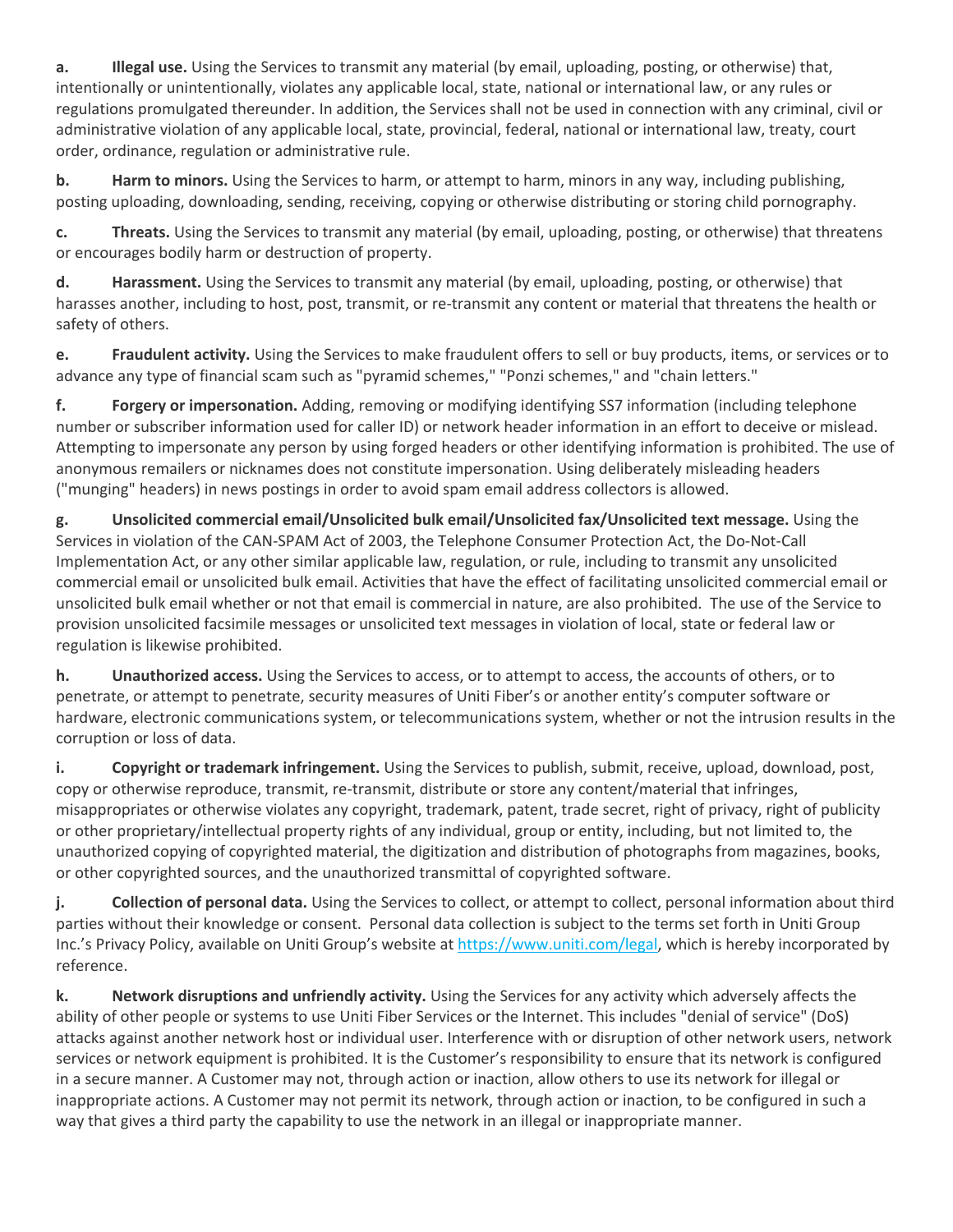**l. HIPPA**. Using the Services to receive, send or otherwise process Protected Health Information as defined by the Health Insurance Portability and Accountability Act of 1996 as amended, unless you have signed a Business Associate Agreement with Uniti Fiber or your use of the Services fits within the "conduit" or some other exception for requiring a Business Associate Agreement.

**m. Other guidelines.** Failure to adhere to the rules, guidelines or agreements applicable to any search engines, subscription Web services, chat areas, bulletin boards, Web pages USENET, applications or other services that are accessed via the Services is a violation of this AUP.

# **4. ADDITIONAL SERVICE LIMITATIONS ON WIRELESS LTE SERVICES**

Customer acknowledges that Uniti Fiber's wireless LTE services are functionally provided by third parties, which may impose restrictions on the usage of such services including, but not limited to, throttling of speed or other measures up to and including suspension or termination of service. Separately, unless other arrangements are made in writing between Customer and Uniti Fiber, we will impose restrictions on access to certain Internet services and content such as, but not limited to online streaming media in order to ensure that the wireless LTE service is being used by Customer in a manner compatible with requirements that may be imposed by the underlying wireless carrier(s) necessary to ensure the availability of such service(s).

# **5. CUSTOMER RESPONSIBILITES**

Customers are responsible for ensuring and maintaining security of their systems and the machines that connect to and use the Services. Customers remain solely and fully responsible for the content of any material posted, hosted, downloaded, uploaded, created, accessed or transmitted using the Services. Uniti Fiber has no responsibility for any material/content created using the Services. Ultimately, Customers are responsible for taking prompt corrective action(s) to remedy a violation of this AUP and to help prevent similar future violations.

Customers are solely responsible for maintaining the confidentiality of any credentials that they may use to access or use Uniti Fiber Services including, but not limited to, account passwords. Customers also may not transfer account information, passwords, or lend or otherwise transfer the use of or access to any Uniti Fiber Services, to any third party. Customers are also solely responsible for any and all activities that occur under their account(s). Customer agrees to immediately notify Uniti Fiber of any unauthorized use of their account or any other breach of security related to their account or the Uniti Fiber Service, and to ensure that they "log off"/exit from their account (if applicable) at the end of each session. Uniti Fiber is not liable for any loss or damage arising from Customer's failure to comply with any of the foregoing obligations.

In consideration for using the Uniti Fiber Service, Customer agrees to: (1) provide certain current, complete, and accurate information about Customer when prompted to do so by the Uniti Fiber Service, and (2) maintain and update this information as required to keep it current, complete and accurate. Customer agrees that any such information shall be accurate. Customer agrees that Customer is solely responsible for the content of all visual, written or audible communications ("Content") sent by Customer (including its authorized users of the Service), or displayed or uploaded by Customer in using the Services. Recognizing the global nature of the Internet, Customer also agrees to comply with applicable local rules or codes of conduct (including codes imposed by Customer's employer) regarding online behavior and acceptable content and the transmission of technical data exported from the United States or the country in which Customer works or resides. Uniti Fiber reserves the right to investigate and take appropriate action against anyone who, in Uniti Fiber's sole discretion, is suspected of violating this provision, including without limitation, reporting Customer to law enforcement authorities. Use of the Services is void where prohibited. Although Uniti Fiber is not responsible for any such communications, Uniti Fiber may delete any such communications of which Uniti Fiber becomes aware, at any time without notice to Customer. Customer retains copyright and any other rights already held in Content which Customer submits, posts or displays on or through, the Services. Customer understands and agrees that by displaying, exchanging or uploading Content to a Uniti Fiber website, transmitting Content using the Services or otherwise providing Content to Uniti Fiber, Customer automatically grants (and warrants and represents Customer has a right to grant) to Uniti Fiber a world-wide, royalty-free, sublicensable (so Uniti Fiber affiliates, contractors, resellers and partners can deliver the Services) perpetual, irrevocable license to use, modify, publicly perform, publicly display, reproduce and distribute the Content in the course of offering the Site and/or the Services. Customer agrees to implement any security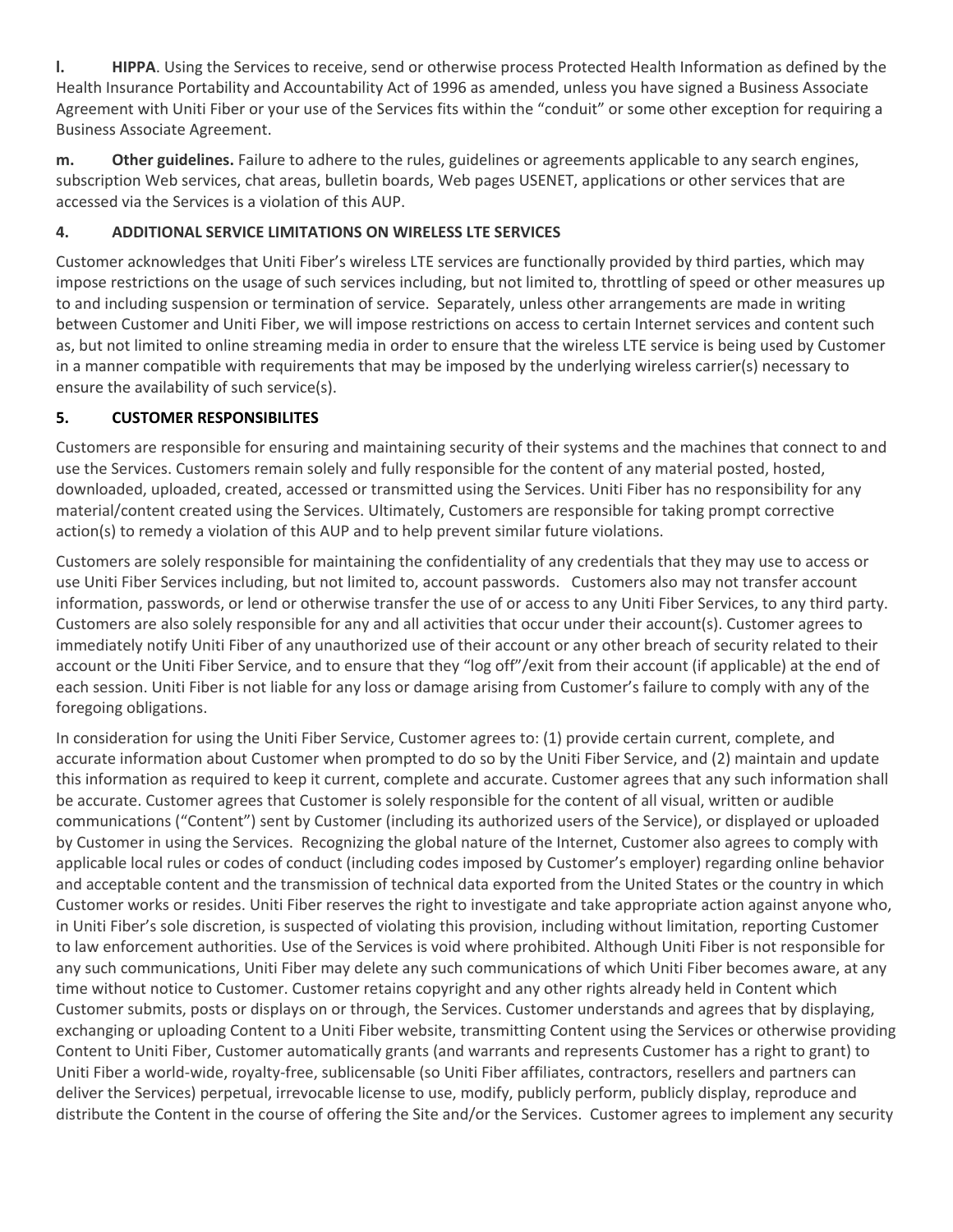patches or other software upgrades that may be issued by Uniti Fiber or Uniti Fiber's supplier(s) with respect to the Service.

**6. EXPORT COMPLIANCE**. Customer agrees to comply with U.S. export laws concerning the transmission of technical data and other regulated materials via the Services. Customer agrees to comply with applicable local, state and federal regulations governing the locality in which the Equipment and Services are used.

# **7. REPORTING VIOLATIONS OF UNITI FIBER'S AUP OR SECURITY EVENTS**

All Users of the Uniti Fiber network are responsible for notifying Uniti Fiber immediately if they become aware of an impending event that may negatively affect the Uniti Fiber network. This includes extortion threats that involve threat of "denial of service" attacks, unauthorized access, or other security events. Further, Uniti Fiber requests that anyone who believes that there is a violation of this AUP direct the information to Uniti Fiber at: abuse@uniti.com. If available, please provide the following information:

- The IP address used to commit the alleged violation;
- Any other identifying information concerning the person(s) undertaking such alleged violation;
- The date and time of the alleged violation, including the time zone or offset from GMT;
- Evidence of the alleged violation;

Email with full header information provides all of the above, as do syslog files. Other situations may require different methods of providing the above information.

### **8. NOTIFICATION OF COMPLAINTS**

In most cases, but in our sole discretion, we will notify our Customer(s) of complaints received by us regarding an alleged violation of this AUP. Customer agree to promptly investigate all such complaints and take all necessary actions to remedy any violations of this AUP. We may inform the complainant that you are investigating the complaint and may provide the complainant with the necessary information to contact you directly to resolve the complaint. You shall identify a representative for the purposes of receiving such communications.

#### 9**. PRIVACY**

Because the Internet is an inherently open and insecure means of communication, any data or information a user transmits over the Internet may be susceptible to interception and alteration. Therefore, we make no guarantee regarding, and assume no liability for, the security and integrity of any data or information a user transmits via the Service or over the Internet, including any data or information transmitted via any server, even if designated as "secure."

#### **10. ENFORCEMENT**

Uniti Fiber may take any one or more of the following actions in response to complaints:

- issue warnings: written or verbal
- suspend the Customer's Service
- terminate the Customer's Service
- bill the Customer for administrative costs and/or reactivation charges
- bring legal action to enjoin violations and/or to collect damages, if any, caused by violations.

# **11. REVISIONS TO THIS ACCEPTABLE USE POLICY**

Uniti Fiber reserves the right to revise, amend, or modify this AUP, at any time.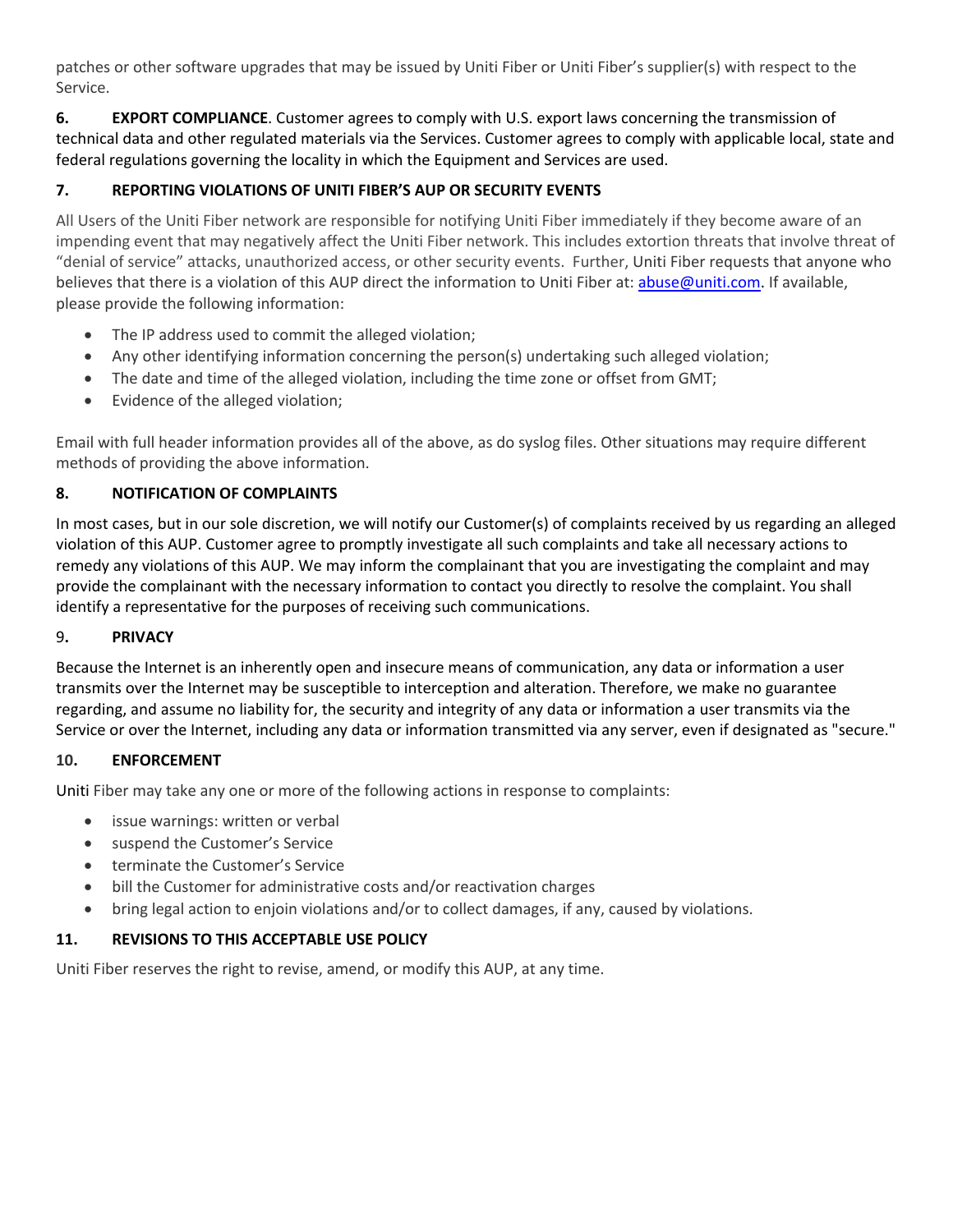#### **ANNEX 1**

#### **ADDITIONAL TERMS OF SERVICE APPLICABLE TO UNITI FIBER VOICE SERVICES**

This Annex 1 to the Uniti Fiber AUP applies to all voice Services and all related adjunct services to voice Services offered by Uniti Fiber.

# **1.0 911 & SERVICE LIMITATIONS**.

The Federal Communications Commission (FCC) requires that Uniti Fiber provide E911 Service to all Customers who use Uniti Fiber services within the United States. This Section 1 describes the limitations of such services and Customer responsibilities with respect to accessing such services. **Customer should read this section carefully**.

# **1.1. 911 WARNING LABELS AND CUSTOMER ACKNOWLEDGEMENT**

CUSTOMER ACKNOWLEDGES THAT UNITI FIBER'S EQUIPMENT AND SERVICES DO NOT SUPPORT 911 EMERGENCY DIALING OR OTHER EMERGENCY FUNCTIONS IN THE SAME WAY THAT TRADITIONAL WIRELINE 911 SERVICES WORK. THE DIFFERENCES ARE DETAILED IN THIS SECTION 1 AND CUSTOMER AGREES TO NOTIFY ANY POTENTIAL USER OF THE SERVICES, WHO MAY PLACE CALLS USING CUSTOMER'S SERVICES, OF THE 911 LIMITATIONS DESCRIBED HEREIN.

UNITI FIBER HEREBY PROVIDES CUSTOMER WITH WARNING LABELS REGARDING THE LIMITATIONS OR UNAVAILABILITY OF 911 EMERGENCY DIALING:

# **WARNING E911 SERVICE MAY BE LIMITED OR UNAVAILABLE THROUGH THE USE OF THIS EQUIPMENT**

CUSTOMER AGREES TO PRINT OUT AND PLACE SUCH LABEL ON AND/OR NEAR EACH TELEPHONE OR OTHER CUSTOMER PREMISE EQUIPMENT ON WHICH THE SERVICES MAY BE UTILIZED. UNITI FIBER WILL PROVIDE CUSTOMER WITH AN ADVISORY NOTICE REGARDING 911 EMERGENCY DIALING AND REQUEST ACKNOWLEDGMENTS FROM CUSTOMER. CUSTOMER AGREES TO RESPOND AND AFFIRMATIVELY ACKNOWLEDGE THAT UNITI FIBER HAS ADVISED CUSTOMER OF THE CIRCUMSTANCES UNDER WHICH UNITI FIBER E911 SERVICE MAY NOT BE AVAILABLE OR MAY BE LIMITED IN COMPARISON TO TRADITIONAL 911 EMERGENCY DIALING. UNITI FIBER ADVISES CUSTOMER TO MAINTAIN AN ALTERNATIVE MEANS OF ACCESSING TRADITIONAL 911 SERVICES.

# **1.2. LOSS OF ELECTRICAL POWER**.

CUSTOMER ACKNOWLEDGES THAT THE SERVICES, INCLUDING ACCESS TO 911 AND/OR E911 SERVICE, WILL NOT FUNCTION IN THE ABSENCE OF ELECTRICAL POWER.

# **1.2. LOSS OF INTERNET ACCESS**.

CUSTOMER ACKNOWLEDGES THAT THE SERVICES, INCLUDING ACCESS TO 911 AND/OR E911 SERVICE, WILL NOT FUNCTION IF THERE IS AN INTERRUPTION OF CUSTOMER'S BROADBAND OR HIGH-SPEED INTERNET ACCESS SERVICE.

# **1.3 MOVEMENT OF EQUIPMENT**

CUSTOMER ACKNOWLEDGES THAT THE SERVICES, INCLUDING ACCESS TO 911 AND/OR E911 SERVICE, MAY NOT FUNCTION IF THE CUSTOMER MOVES OR RELOCATES THE CUSTOMER PREMISES EQUIPMENT USED TO ACCESS THE SERVICES.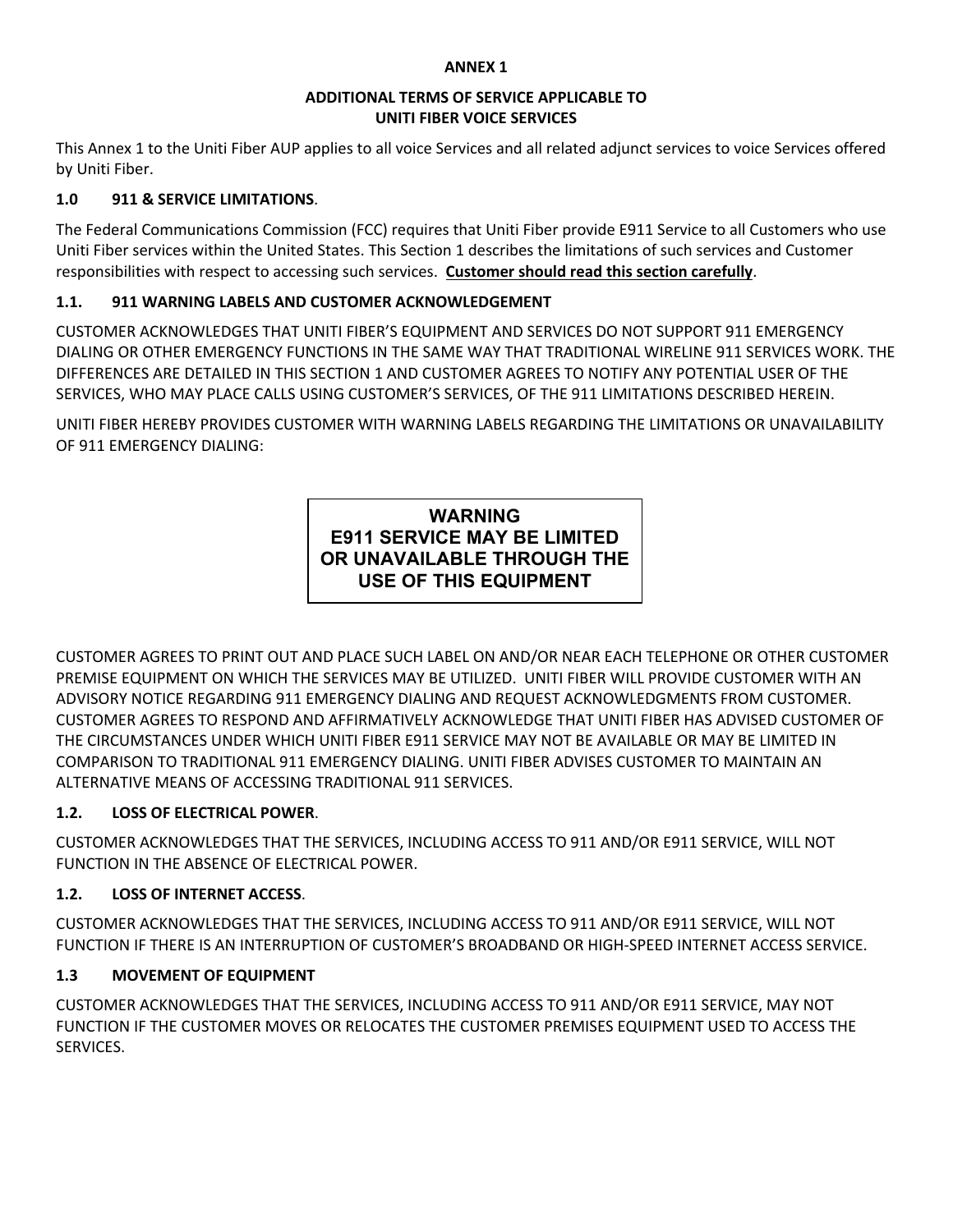# **1.4 NON-NATIVE TELEPHONE NUMBER USAGE**

CUSTOMER ACKNOWLEDGES THAT THE SERVICES, INCLUDING ACCESS TO 911 AND/OR E911 SERVICE, MAY NOT FUNCTION IF THE CUSTOMER UTILIZES NON-NATIVE TELEPHONE NUMBERS IN ANY LOCATION WHERE SERVICE IS RENDERED.

# **1.5 REGISTERED LOCATION CHANGES**

CUSTOMER ACKNOWLEDGES THAT THE SERVICES, INCLUDING ACCESS TO 911 AND/OR E911 SERVICE, MAY NOT FUNCTION IF THE CUSTOMER CHANGES ITS LOCATION WITHOUT UPDATING UNITI FIBER WITH THE NEW LOCATION, AND MAY ALSO NOT FUNCTION DURING ANY SUCH UPDATES THAT UNITI FIBER, ITS SUPPLIERS AND VENDORS, AND THE RELEVANT PUBLIC SAFETY ANSWERING POINTS MAKE TO THE RELEVANT DATABASES WHERE CUSTOMER REGISTERED LOCATION INFORMATION IS STORED.

**1.6. NON-VOICE SYSTEMS**. CUSTOMER ACKNOWLEDGES THAT THE SERVICES ARE NOT SET UP TO FUNCTION WITH OUTDIALING SYSTEMS INCLUDING HOME SECURITY SYSTEMS, MEDICAL MONITORING EQUIPMENT, TTY EQUIPMENT, AND ENTERTAINMENT OR SATELLITE TELEVISION SYSTEMS. CUSTOMER HAS NO CLAIM AGAINST UNITI FIBER FOR INTERRUPTION OR DISRUPTION OF SUCH SYSTEMS BY THESES SERVICES.

**1.7**. **AVAILABILITY.** UNITI FIBER E911 SERVICE IS A MANDATORY COMPONENT OF ALL INBOUND/OUTBOUND VOICE SERVICE PLANS. E911 SERVICE IS NOT OFFERED ON VIRTUAL NUMBERS, TOLL-FREE NUMBERS OR SIMILAR ADJUNCT SERVICES. E911 SERVICE IS ONLY AVAILABLE IN SELECTED AREAS WHERE E911 SERVICE IS AVAILABLE.

**1.8 REGISTERED LOCATION.** CUSTOMERS WHO SUBSCRIBE TO UNITI FIBER VOICE SERVICE WILL BE REQUIRED TO REGISTER THE PHYSICAL LOCATION OF THEIR EQUIPMENT WITH UNITI FIBER BY SENDING AN EMAIL TO VOICE-SUPPORT@UNITI.COM, AND AGREES TO UPDATE THE LOCATION WHENEVER THE PHYSICAL LOCATION OF SERVICE CHANGES. PLEASE NOTE THAT CHANGES TO REGISTERED CUSTOMER LOCATION MAY TAKE UP TO TEN (10) DAYS. CUSTOMER WILL RECEIVE AN EMAIL CONFIRMATION FROM UNITI FIBER CONFIRMING SUCH LOCATION CHANGE HAS BEEN MADE—IF CUSTOMER DOES NOT RECEIVE SUCH A CONFIRMATION RECEIPT WITHIN TEN (10) DAYS AFTER SUBMITTING A CHANGE REQUEST, CUSTOMER MUST CONTACT UNITI FIBER CUSTOMER SUPPORT AT 1-877-652-2321 TO CONFIRM THE CHANGE IN LOCATION HAS BEEN RECEIVED BY UNITI FIBER.

IN CERTAIN CASES, CHANGES TO REGISTERED CUSTOMER LOCATION CAN TAKE LONGER THAN TEN (10) DAYS. FOR EXAMPLE, WHEN MIGRATING VOICE SERVICES TO UNITI FIBER FROM ANOTHER CARRIER WHILE ALSO MOVING PHYSICAL LOCATIONS, DATABASE UPDATES CAN TAKE UP TO THREE MONTHS OR LONGER. CUSTOMER ACKNOWLEDGES THAT THERE WILL BE A DELAY IN E911 SERVICE ADDRESS UPDATE THAT IS DEPENDANT ON THE FORMER SERVICE PROVIDER UNLOCKING THE 911 RECORD AFTER THE PORT TO UNITI FIBER IS COMPLETED. ALL CALLS TO 911 DURING THIS TIMEFRAME MAY STILL DISPLAY THE PREVIOUS SERVICE ADDRESS.

CUSTOMER ACKNOWLEDGES THAT UNITI FIBER'S ONLY MECHANISM FOR ROUTING 911 CALLS TO THE CORRECT EMERGENCY CALL TAKER IS THE PHYSICAL LOCATION CURRENTLY REGISTERED FOR THE ACCOUNT. CUSTOMER ACKNOWLEDGES AND UNDERSTANDS THAT ANY ENHANCED LOCATION INFORMATION PASSED TO AN EMERGENCY OPERATOR BY UNITI FIBER WILL BE BASED UPON THE PHYSICAL LOCATION PROVIDED TO UNITI FIBER BY CUSTOMER. IN THE EVENT THAT THE PHYSICAL LOCATION HAS NOT BEEN UPDATED OR IS NOT COMPLETE, UNITI FIBER MAY ATTEMPT TO ROUTE A 911 CALL BASED UPON THE BILL-TO OR SHIP-TO ADDRESSES ASSOCIATED WITH THE CUSTOMER'S ACCOUNT OR INITIAL ORDER.

**1.9**. CUSTOMERS WILL BE SUBJECT TO A MONTHLY 911 OR E911 SERVICE CHARGE. THE MONTHLY 911/E911 SERVICE FEE SHALL BE IN ADDITION TO THE APPLICABLE CHARGES FOR THE ASSOCIATED LINE(S). THE MONTHLY 911/E911 SERVICE FEE IS ASSESSED ON A "PER-LINE" (THAT IS, PER PHONE NUMBER) BASIS, AND WILL BE SET AT A LEVEL THAT REIMBURSES UNITI FIBER FOR THE DIRECT COSTS IT INCURS IN PROVIDING UNITI FIBER E911 SERVICE, INCLUDING EXPENSES UNITI FIBER INCURS, EITHER DIRECTLY OR INDIRECTLY, IN THE FORM OF STATE, COUNTY OR MUNICIPAL E911 SURCHARGES, E911 AUTOMATIC LOCATION INFORMATION (ALI) DATABASE STORAGE, LINE INFORMATION DATABASE AND CALLER ID (LIDB/CNAM) EXPENSES, AND ANY OTHER TAXES OR SURCHARGES DIRECTLY OR INDIRECTLY ASSOCIATED WITH THE PROVISION OF SERVICES TO CUSTOMERS SUBSCRIBING TO THIS SERVICE. UNITI FIBER RESERVES THE RIGHT TO ADJUST THE LEVEL OF CHARGES ASSOCIATED WITH THE PROVISION OF E911 SERVICES TO REFLECT INCREASES OR DECREASES IN THE COSTS IT INCURS.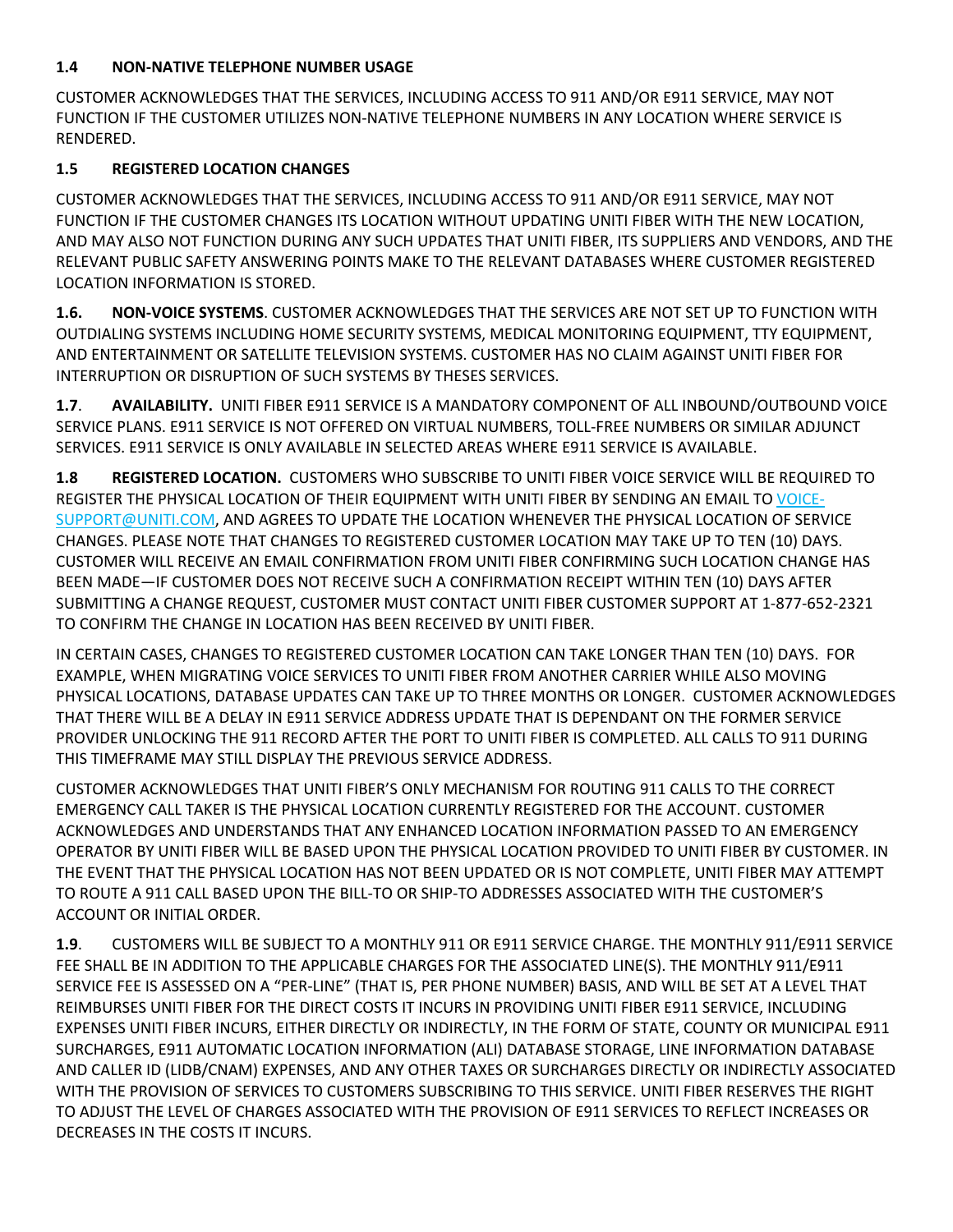**1.10**. CUSTOMER ALSO ACKNOWLEDGES THAT UNITI FIBER E911 SERVICE HAS CERTAIN CHARACTERISTICS THAT DISTINGUISH IT FROM TRADITIONAL, LEGACY, CIRCUIT-SWITCHED 911 SERVICE. THESE CHARACTERISTICS MAY MAKE UNITI FIBER E911 SERVICES UNSUITABLE FOR SOME CUSTOMERS. BECAUSE CUSTOMER CIRCUMSTANCES VARY WIDELY, CUSTOMERS SHOULD CAREFULLY EVALUATE THEIR OWN CIRCUMSTANCES WHEN DECIDING WHETHER TO RELY SOLELY UPON UNITI FIBER E911 SERVICE. CUSTOMER ACKNOWLEDGES THAT IT IS CUSTOMER'S RESPONSIBILITY TO DETERMINE THE TECHNOLOGY OR COMBINATION OF TECHNOLOGIES BEST SUITED TO MEET CUSTOMER'S EMERGENCY CALLING NEEDS, AND TO MAKE THE NECESSARY PROVISIONS FOR ACCESS TO EMERGENCY CALLING SERVICES (SUCH AS MAINTAINING A CONVENTIONAL LANDLINE PHONE OR WIRELESS PHONE AS A BACKUP MEANS OF COMPLETING EMERGENCY CALLS). THE FOLLOWING CHARACTERISTICS DISTINGUISH UNITI FIBER E911 SERVICE FROM TRADITIONAL, LEGACY, CIRCUIT-SWITCHED 911 SERVICE:

\*\* UNITI FIBER E911 SERVICE WILL NOT FUNCTION IF CUSTOMER PREMISES EQUIPMENT FAILS OR IS NOT CONFIGURED CORRECTLY OR IF CUSTOMER'S UNITI FIBER SERVICE IS NOT FUNCTIONING FOR ANY REASON, INCLUDING, BUT NOT LIMITED TO, ELECTRICAL POWER OUTAGE, BROADBAND SERVICE OUTAGE, OR SUSPENSION OR DISCONNECTION OF SERVICE BECAUSE OF BILLING OR OTHER ISSUES. IF THERE IS A POWER OUTAGE, CUSTOMER MAY BE REQUIRED TO RESET OR RECONFIGURE THE EQUIPMENT BEFORE BEING ABLE TO USE THE UNITI FIBER SERVICE, INCLUDING FOR E911 PURPOSES.

\*\* AFTER INITIAL ACTIVATION OF THE E911 SERVICE, AND FOLLOWING ANY CHANGE OF AND UPDATE TO CUSTOMER'S PHYSICAL LOCATION, THERE MAY BE SOME DELAY BEFORE THE AUTOMATIC NUMBER AND LOCATION INFORMATION IS PASSED TO THE LOCAL EMERGENCY SERVICE OPERATOR. THIS INFORMATION IS TYPICALLY POPULATED INTO OUR E911 DATABASES PRIOR TO SERVICE ACTIVATION, BUT NO GUARANTEE CAN BE MADE THAT THE AUTOMATIC NUMBER AND LOCATION INFORMATION WILL BE ACTIVATED WITHIN THE SCHEDULES SET FORTH IN THIS AUP.

\*\* THE LOCAL EMERGENCY SERVICE OPERATOR RECEIVING UNITI FIBER E911 EMERGENCY SERVICE CALLS MAY NOT HAVE A SYSTEM CONFIGURED FOR E911 SERVICES OR BE ABLE TO CAPTURE AND/OR RETAIN AUTOMATIC NUMBER OR LOCATION INFORMATION. THIS MEANS THAT THE OPERATOR MAY NOT KNOW THE PHONE NUMBER OR PHYSICAL LOCATION OF THE PERSON WHO IS MAKING THE E911 CALL. DUE TO TECHNICAL FACTORS IN NETWORK DESIGN, AND IN THE EVENT OF NETWORK CONGESTION ON THE UNITI FIBER NETWORK, THERE IS A POSSIBILITY THAT A 911 CALL WILL PRODUCE A BUSY SIGNAL OR WILL EXPERIENCE UNEXPECTED ANSWERING WAIT TIMES AND/OR TAKE LONGER TO ANSWER THAN 911 CALLS PLACED VIA TRADITIONAL, LEGACY, CIRCUIT-SWITCHED TELEPHONE NETWORKS.

\*\* IF CUSTOMER DOES NOT CORRECTLY IDENTIFY THE ACTUAL LOCATION WHERE THE CUSTOMER PREMISES EQUIPMENT WILL BE LOCATED AT THE TIME OF ACTIVATION OF THE SERVICE, 911 COMMUNICATIONS MAY NOT BE DIRECTED TO THE CORRECT LOCAL EMERGENCY OPERATOR.

**1.11**. CUSTOMER ACKNOWLEDGES AND UNDERSTANDS THAT UNITI FIBER WILL NOT BE LIABLE FOR ANY SERVICE OUTAGE AND/OR INABILITY TO DIAL 911 OR ANY OTHER EMERGENCY TELEPHONE NUMBER USING UNITI FIBER SERVICE OR TO ACCESS AN EMERGENCY SERVICE OPERATOR DUE TO THE 911 DIALING CHARACTERISTICS AND LIMITATIONS SET FORTH IN THIS AGREEMENT. CUSTOMER AGREES TO DEFEND, INDEMNIFY, AND HOLD HARMLESS UNITI FIBER, ITS OFFICERS, DIRECTORS, EMPLOYEES, AFFILIATES AND AGENTS AND ANY OTHER SERVICE PROVIDER WHO FURNISHES SERVICES TO CUSTOMER IN CONNECTION WITH THE SERVICES, FROM ANY AND ALL CLAIMS, LOSSES, DAMAGES, FINES, PENALTIES, COSTS AND EXPENSES (INCLUDING, WITHOUT LIMITATION, REASONABLE ATTORNEY FEES) BY, OR ON BEHALF OF, CUSTOMER, ANY CUSTOMER EMPLOYEE, OR ANY THIRD PARTY OR USER OF THE SERVICE RELATING TO THE FAILURE OR OUTAGE OF THE SERVICE, INCLUDING THOSE RELATED TO 911 DIALING.

**2. TOLL CHARGES AND INTERNATIONAL CALLING**. Every call to or from Equipment using the Services that originate or terminate in the Public Switched Telephone Network ("PSTN"), including other VoIP networks, is subject to the then applicable toll charges that are associated with the Customer's Service Plan. Calls to a phone number outside the United States will be charged at the current rates published on our website at https://www.uniti.com/legal. The duration of each call is to be calculated in one minute increments and rounded up to the nearest one minute increment for any fraction of minutes used. If the computed charge for a call includes a fraction of a cent, the fraction is rounded up to the nearest whole cent. If the computed charges for taxes and surcharges include a fraction of a cent, the fraction is rounded up to the nearest whole cent. When Customer dials an International PSTN phone number, charges may apply regardless of whether the party on the other line answers the call. Calls made by a Customer to an International mobile, rather than landline, or information services or premium rate telephone number may result in higher toll charges. Uniti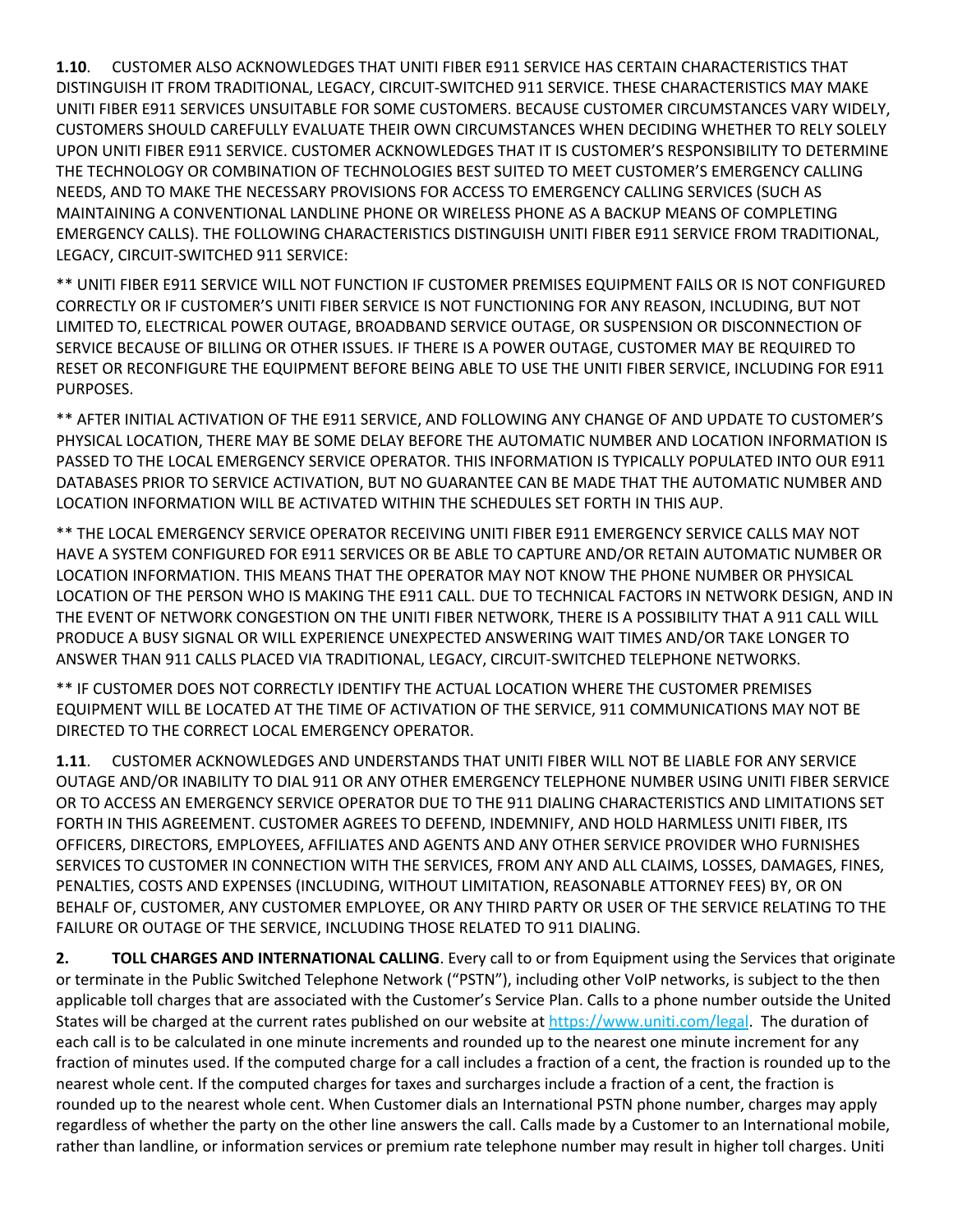Fiber may change the prices for the Services and toll charges from time to time. Uniti Fiber may change prices, plans, taxes or fees without any advance notice. In the event of a change in prices or toll charges, Uniti Fiber will post such changed rates to our website. International toll calling rates are updated on the website regularly, and no other notice shall be provided for changes to international toll calling rates. Uniti Fiber reserves the right to require all customers or other users of its service to use a PIN number to make international calls. Should Customer undertake international dialing without the use of a PIN, Customer affirmatively acknowledges the risks associated with such, including but not limited to toll fraud, and in such cases Customer affirmatively accepts responsibility for the payment of such charges whether fraudulent or not. Uniti Fiber specifically reserves the right to require a separate affirmative written acknowledgement and assumption of such risks and assumption of toll charge payment responsibility as a condition of Uniti Fiber removing the security PIN from Uniti Fiber's international dialing service for the Customer.

**3. TELEPHONE NUMBER USAGE**. Any telephone number provided by Uniti Fiber ("Number") to the Customer shall be leased and not sold. Customer is not to use the Number with any other device or service other than the Equipment and Uniti Fiber Service for which it was assigned, without the express written permission of Uniti Fiber. Uniti Fiber reserves the right to change, cancel or move the Number at its sole discretion. Customer affirmatively acknowledges that Uniti Fiber may be unable to port the telephone number(s) assigned to it by Uniti Fiber to another service provider should it seek to change service providers. Outbound Number porting may be restricted to due to service type, geography, Uniti Fiber's contractual arrangements with other carriers, and other factors.

**4 LOST, STOLEN, ALTERED OR BROKEN EQUIPMENT**. Customer shall not modify the Equipment in any way without the express written permission of Uniti Fiber. Customer shall not use the Equipment except with the Services provided hereunder. Except as otherwise provided for hereunder, Customer is responsible for all lost, stolen or broken Equipment and may be required to purchase or lease replacement Equipment to continue service. Customer shall immediately notify Uniti Fiber of any lost or stolen Equipment and shall cooperate with Uniti Fiber in all reasonable aspects to eliminate actual or potential unauthorized use of the Equipment. At Uniti Fiber's sole option, failure to report lost or stolen equipment in a timely manner will cause Customer to be responsible for all service fees accrued until the time that Uniti Fiber is informed of the loss or theft and can effect a termination of the Services.

**5. PERSONAL USE PLANS**. Uniti Fiber's Service Plans for residential Customers that offer unlimited minutes of PSTN calls ("Unlimited PSTN Plans") are for the reasonable personal residential use of Customer only. Customer may not to resell or transfer the Service or Equipment to any other person for any purpose, without express written permission from Uniti Fiber in advance. Customer may not use the Services for commercial or governmental purposes, or for profit or non-profit activities, including, but not limited to, home office, business, sales, tele-commuting, autodialing, continuous or extensive call forwarding, continuous connectivity, fax broadcast, fax blasting, telemarketing, junk faxing, fax spamming, calling/faxing any person (through the use of distribution lists or otherwise) who has not given specific permission to be included in such a process or any other activity that would be inconsistent with personal and residential usage. Customer shall not transmit through the Service any unlawful, harassing, libelous, abusive, threatening, harmful, vulgar, obscene or otherwise objectionable material of any kind or nature. Customers further agree not to transmit any material that encourages conduct that could constitute a criminal offense, give rise to civil liability or otherwise violate any applicable local, state, national or international law or regulation. Customer agrees to notify Uniti Fiber immediately if usage of the Unlimited PSTN Plans changes from personal residential to business use and to subscribe to a business plan. Uniti Fiber reserves the right to immediately terminate or modify the Services of any Customer using Unlimited PSTN Plans if Uniti Fiber determines, in its sole discretion, that Customer is not using the Unlimited PSTN Plans for Customer's reasonable personal residential use.

**6. COMMERCIAL USE PLANS**. Customer agrees that the use of the Service and/or Equipment for activities other than reasonable personal residential use will obligate Customer to pay Uniti Fiber's higher rates for business services for all periods of such use, including past periods, in which Customer used the Service for commercial or governmental purposes. If Customer subscribes to a Uniti Fiber business plan ("Business Plans"), the Service and Equipment are provided to Customer as a business user. In such cases, Customer may not resell or transfer the service or Equipment to any other person for any purpose, without express written permission from Uniti Fiber in advance. Customer agrees that Uniti Fiber Business Plans do not confer the right to use the service for auto-dialing, continuous or extensive call forwarding, telemarketing (including without limitation charitable or political solicitation or polling), fax broadcasting or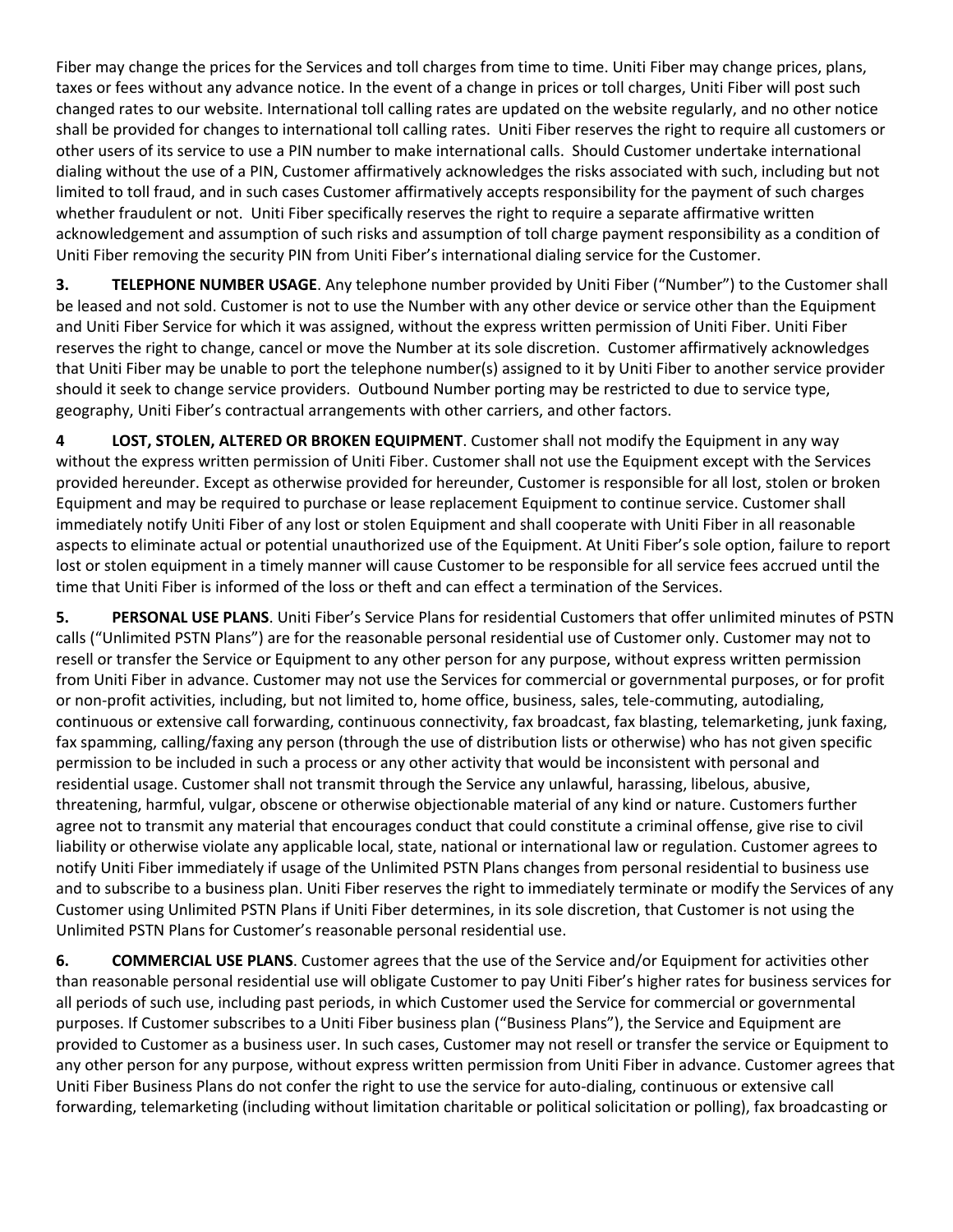fax blasting. Uniti Fiber reserves the right to immediately terminate or modify the Service, if Uniti Fiber determines, in its sole discretion, that Customer's Business Plans' Service is being used for any of the aforementioned activities.

**7. INTERNATIONAL USE RESTRICTIONS**. Unlimited PSTN Plans are only for the personal use of individuals whose primary residence and place of operation of the Service is the United States. Any use found to be inconsistent with this location restriction will result in modification or termination of the Service at the sole discretion of Uniti Fiber. Uniti Fiber reserves the right to immediately terminate or modify the Services of any Customer using Unlimited PSTN Plans if Uniti Fiber determines, in its sole discretion, that Customer is using the Unlimited PSTN Plans outside of the United States. If the Service is used outside of the United States at any point as determined solely by Uniti Fiber, then Uniti Fiber reserves the right at its sole discretion to immediately change the rates of the plan and apply such rates retroactively to the billing period that the Service was first used outside the United States, and all subsequent billing periods thereafter.

**8. CHANGES TO THE AGREEMENT, SERVICES OR PLAN**. Uniti Fiber reserves the right to make changes to the terms and conditions of this Agreement, the Services and/or the Plan (a "Change of Service"). In the event of a Change of Service, Uniti Fiber will post to the Web Site currently located at https://www.uniti.com/legal. Notice will be considered received by Customers and such changes will become binding to Customers, on the date the changes are posted to the Web Site ("Change Date"), and no additional notice will be required. If Customer does not send Uniti Fiber notification of their desire to terminate this agreement or uses the Service after the Change Date, Customer is deemed to have accepted and consented to the change of terms and conditions of the Service. If Customer does not consent to the change of service and terminates this agreement, Customer will be responsible for any sums due hereunder in addition to any applicable fees and/or charges. Customer may request a Plan change at any time, subject to any applicable change of service fee and additional terms and conditions that may apply. Any Plan change will take effect in the first month after the Plan is changed. In no case will an activation fee be credited after thirty (30) days from the initial purchase of the Services for a Plan change or cancellation. For a Plan change to a plan that requires a purchase of the Equipment, an equipment charge will apply.

**9. PHONE NUMBERS AND WEB PORTAL DISCONTINUANCE**. Upon expiration, cancellation or termination of the Services, Customer shall relinquish and discontinue use of any telephone numbers assigned by Uniti Fiber or its vendors. Likewise, it will relinquish and discontinue the use of all voice mail access numbers and/or web portals assigned to Customer by Uniti Fiber or its vendors.

**10. SOFTWARE COPYRIGHT**. Any software used by Uniti Fiber to provide the Services and any software provided to Customer in conjunction with providing the Services are protected by copyright law and international treaty provisions. Customer may not copy the software or any portion of it.

**11. ENTIRE AGREEMENT**. The Uniti Fiber Standard Terms and Conditions, this AUP, and the rates posted to the website currently located at https://www.uniti.com/legal, constitute the entire agreement with regard to the provision of voice Services and expressly supersede and replace any prior or contemporaneous agreements, written or oral, relating to such Services. This agreement shall be binding upon the heirs, successors, and assigns of Uniti Fiber and Customer.